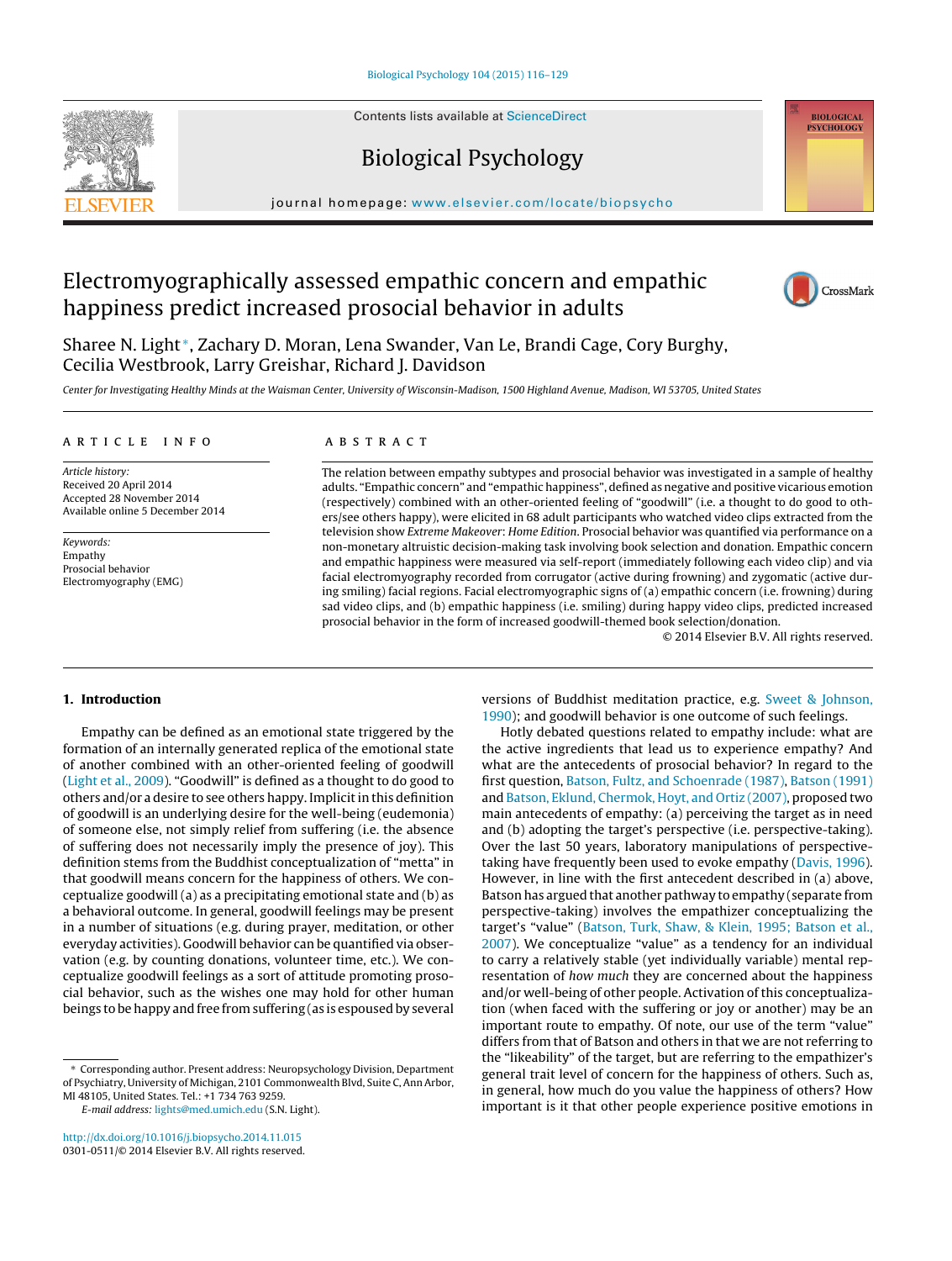their life? We expected this facet to relate to positive emotion in general, given the notion that individual happiness may increase the likelihood that a person will reflect on the happiness of others and be concerned with promoting it.

Ultimately, this "value" factor-which we more specifically refer to as "goodwill"—, prosocial behavior, and its relation to "empathic concern" (a subtype of empathy that generally refers to feelings of sympathy, compassion, and tenderness; [Batson,](#page--1-0) [1991;](#page--1-0) [Batson](#page--1-0) et [al.,](#page--1-0) [1987,](#page--1-0) [2007;](#page--1-0) [Eisenberg,](#page--1-0) [Hofer,](#page--1-0) [Sulik,](#page--1-0) [&](#page--1-0) [Liew,](#page--1-0) [2013\)](#page--1-0) and "empathic happiness" (referred to as "empathic joy" by [Batson](#page--1-0) et [al.](#page--1-0) [\(1995\)](#page--1-0) or as "sympathetic joy" by Buddhists), was investigated in the present study. Empathic happiness is defined here as the combined ability to share in the positive emotional experience of another and experience an other-oriented feeling of goodwill.

In regard to the second question posed above, an important consideration concerns the type of prosocial behavior evoked. For example, do the antecedents of charitable monetary giving differ from the antecedents of volunteering one's time? Prior research (The Center on Philanthropy at Indiana University, 2014) indicates that whereas 88% of American adults give money to charities, only roughly 50% of American adults volunteer their time to nonprofit organizations. Specifically, American adults volunteered 15.2 billion hours of service, worth an estimated value of \$296.2 billion in 2011, versus monetary donations totaling \$217.79 billion in 2011 (National Philanthropic Trust, 2014). This suggests that nonmonetary giving has a larger impact on society relative to strictly monetary giving, and thus is worthy of study. Thus, this form of giving served as the primary dependent variable in the present investigation. Overall, little research has been done to elucidate whether empathy prompted by goodwill (rather than by explicit perspective-taking) can account for variability in non-monetary giving in adulthood. The present study was carried out in order to begin to fill this gap in the literature.

#### 1.1. The present study

The psychophysiological correlates of the hypothesized constituent components of empathy (e.g. empathic concern, empathic happiness, and goodwill) were investigated, and the relationship between those constituent parts and subsequent non-monetary prosocial behavior was also investigated. Empathic concern and empathic happiness were elicited in 68 adults using video-clips extracted from the television show Extreme Makeover: Home Edition. The show elicits peak sadness and happiness in the first and second half, respectively. We hypothesized that viewing select video clips would elicit empathy in the form of empathic concern or empathic happiness, which in turn would possibly prompt prosocial behavior. To measure prosocial behavior, a task that called on adult participant's willingness to take the *time*, but not their money, to do something nice for someone else was utilized. Specifically, we predicted that prosocial behavior would be measurable as the number and type of books selected for children via a charitable program in our area. We predicted that highly empathic participants would select more books to donate to children, even though they were not compensated for their time. In addition, to test the hypothesis that empathic concern and empathic happiness contain elements of goodwill, we predicted that highly empathic participants would be more likely to choose books with a goodwill-theme, versus other non-goodwill themed books. Specific hypotheses are described below.

### 1.2. Hypothesis 1: does electromyographically measured empathic concern and empathic happiness predict non-monetary prosocial behavior?

Participants who demonstrated more empathic concern or empathic happiness while watching video clips (quantified via self-report and/or concomitant increased corrugator or zygomatic EMG facial activity, respectively) were predicted to select a greater number of goodwill-themed books (rather than science-themed or fairytale-themed books) relative to participants who did not demonstrate empathy in response to video clips. We reasoned that highly empathic participants would focus on and choose stimuli (i.e. books) that were congruent with their affective state [\(Bower,](#page--1-0) [1981;](#page--1-0) [Gasper](#page--1-0) [&](#page--1-0) [Clore,](#page--1-0) [2002;](#page--1-0) [Pavey,](#page--1-0) [Greitemeyer,](#page--1-0) [&](#page--1-0) [Sparks,](#page--1-0) [2012;](#page--1-0) [Rowe,](#page--1-0) [Hirsh,](#page--1-0) [&](#page--1-0) [Anderson,](#page--1-0) [2007\),](#page--1-0) and thus would select books with a goodwill-theme. In other words, if goodwill is a component of empathic concern and empathic happiness, then it should be observable as selection of books that have a goodwill-theme. Furthermore, we thought that greater expression of empathic happiness or empathic concern during video clip viewing would relate to subsequent positive affect during book selection. This hypothesis is based on the observation that both empathic concern and empathic happiness related to positive emotion in a sample of children [\(Light](#page--1-0) et [al.,](#page--1-0) [2009\).](#page--1-0)

#### 1.3. Hypothesis 2: does positive affect characterize the goodwill response?

It was also predicted that the specific psychophysiological correlate of goodwill (i.e. what happens psychophysiologically during selection of goodwill-themed books?) would be positive affect quantifiable as increased zygomatic activity (i.e. increased smiling) during book selection periods. This was hypothesized because the literature suggests that prosocial behavior "feels good" [\(Moll](#page--1-0) et [al.,](#page--1-0) [2006\)](#page--1-0) so we expected to see this manifest as a relationship between increased smiling during book donation periods (particularly during the selection of goodwill-themed books).

#### 1.4. Study design

The Public Goods Game, a behavioral economic decision making task, provides a unique means to measure goodwill(i.e. "value") and prosocial behavior and their relation to empathic concern and empathic happiness in adulthood. In the typical Public Goods game, an individual is assigned to a group and has an initial allotment of money. Each person can add money to their private stock or contribute all or a part of it to a "public good." These types of tasks have been used to investigate how individuals in society can be prompted to contribute to the maintenance of necessary institutions (e.g. public schools) when individuals may lack incentive to contribute voluntarily, e.g. by paying taxes. Interestingly, substantial individual differences emerge when people play this game [\(Hichri,](#page--1-0) [2005;](#page--1-0) [Hichri](#page--1-0) [&](#page--1-0) [Kirman,](#page--1-0) [2007\).](#page--1-0) This scatter in the data could be explained by any number of individual differences [\(Anderson,](#page--1-0) [Goeree,](#page--1-0) [&](#page--1-0) [Holt,](#page--1-0) [1998\),](#page--1-0) including individual differences in empathy. However, because of various constraints of the traditional Public Goods game, including the emphasis placed on money, the lack of evidence that performance on the task relates to/predicts actual real-world behavior (e.g. volunteer hours), and lack of ecological validity, we created a task with some, but not all, of the characteristics of a Public Goods game. For example, instead of giving participants the opportunity to spend money, participants were asked to take the time to make choices during the course of the experiment that could affect the well-being and education of actual children in the Madison Metropolitan School District. Essentially, the public good in our experiment was educational resources (i.e. books) for use by public school children.

The basis of this approach is drawn from previous research. Researchers define "moral behavior" or prosocial behavior as behavior that is socially responsive to the needs of others [\(Eisenberg](#page--1-0) et [al.,](#page--1-0) [2013\).](#page--1-0) An individual who donates time and one who gives money have both engaged in "moral behavior." Thus,